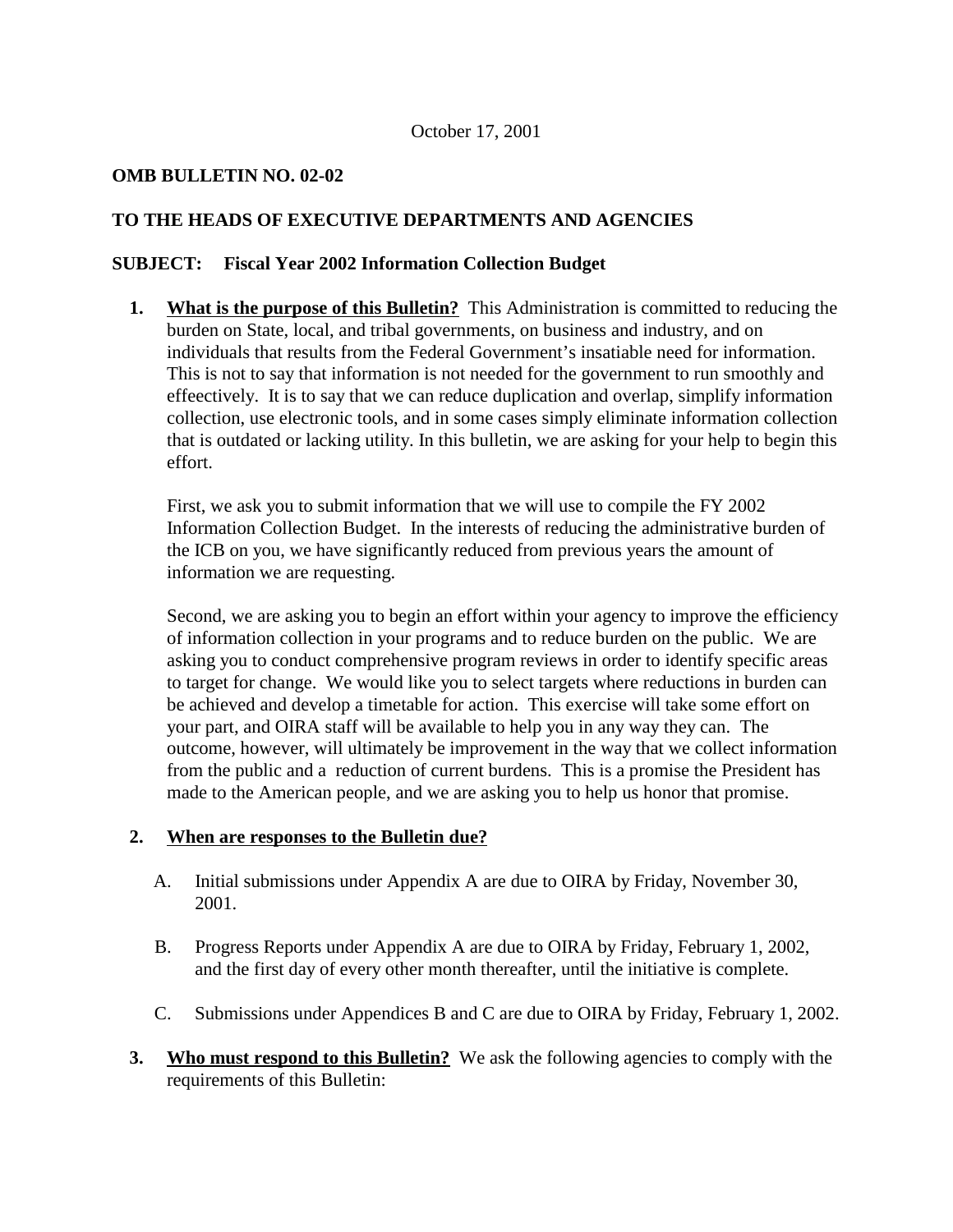Department of Agriculture Department of Commerce Department of Defense Department of Education Department of Energy Department of Health and Human Services Department of Housing and Urban Development Department of the Interior Department of Justice Department of Labor Department of State Department of Transportation Department of the Treasury Department of Veterans Affairs Environmental Protection Agency

If your agency is not listed here, you do not need to do anything under this Bulletin.

- **4. What must my agency's submission include?** We ask you to submit the following information:
	- A. A detailed description of agency initiatives and regular progress reports, in accordance with the instructions in Appendix A;
	- B. Your agency's Information Collection Budget submission and supporting material, prepared in accordance with the instructions in Appendix B; and
	- C. Data regarding your agency's compliance with the information collection provisions of the Paperwork Reduction Act, prepared in accordance with the instructions in Appendix C.

All submissions should be consistent with OMB fiscal and policy guidance.

- **5.** In what format should the CIO provide this information to OMB? Please provide your submission electronically on a 3.5" diskette with a hard copy of the cover letter from your CIO. Please label the diskette with the agency name and the filenames of the submission. Please use the following file formats.
	- A. Where this Bulletin instructs you to prepare a table, you should submit the table in one of the following formats, in order of preference:
		- (1) Microsoft Excel 97 or earlier;
		- (2) Lotus 1-2-3, Release 9 or earlier; or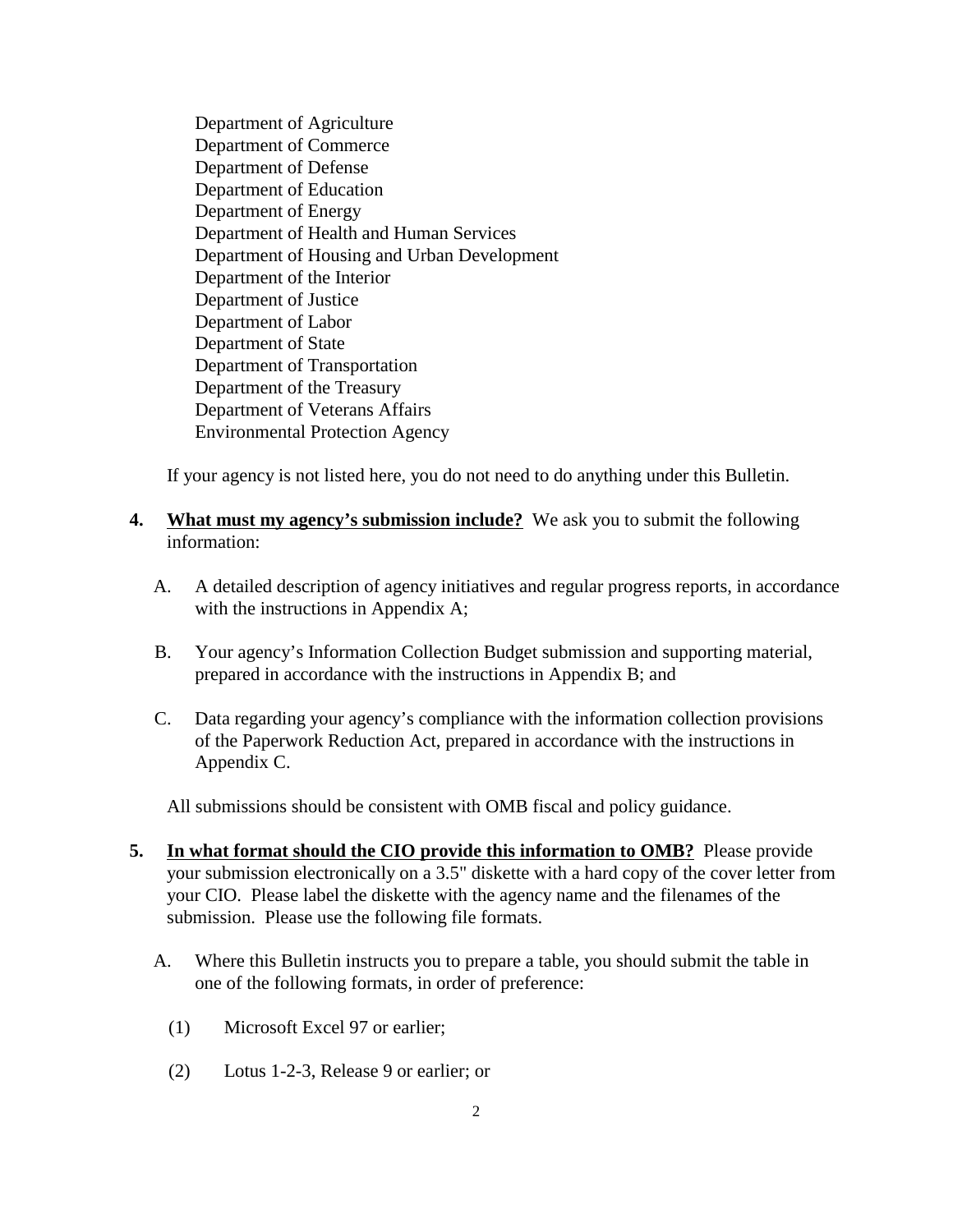- (3) A dot-delimited ASCII file (a "." separates each cell in a row).
- B. In Appendix B, where this Bulletin instructs you to prepare descriptions of program changes, if you have Microsoft Access, please use the file template OIRA will provide to you on request.
- C. Otherwise, you should submit the information requested in one of the following formats, in order of preference:
	- (1) WordPerfect, version 8.0 or earlier; or
	- (2) Microsoft Word 97 or earlier.
- **6. What is the legal authority under which OMB is requiring this information?** This Bulletin is issued pursuant to the Budget and Accounting Act of 1921, as amended; the Budget and Accounting Procedures Act of 1950, as amended; and the Paperwork Reduction Act of 1995, as amended.
- **7. Where must these submissions be delivered?** We ask you to provide the information requested under this Bulletin by the dates specified in question 2 to:

Nathan Knuffman The Office of Information and Regulatory Affairs The Office of Management and Budget 725 17th Street, NW - Room 10202 Washington, D.C. 20503

- **8. Will OMB conduct hearings on my agency's submission?** OMB will schedule, as needed, hearings with an agency to discuss its proposed initiatives and its progress toward burden reduction goals and agency compliance with the Paperwork Reduction Act.
- **9. Who should I contact for further information?** Questions about specific agency matters should be directed to your agency's Desk Officer within OMB's Office of Information and Regulatory Affairs.

Questions about this Bulletin should be directed to Nathan Knuffman, tel. (202) 395- 6466, email: nknuffma@omb.eop.gov.

**10. When does this Bulletin expire?** This Bulletin expires September 30, 2003.

 $\sqrt{s}$ Mitchell E. Daniels, Jr. **Director** 

**Attachments**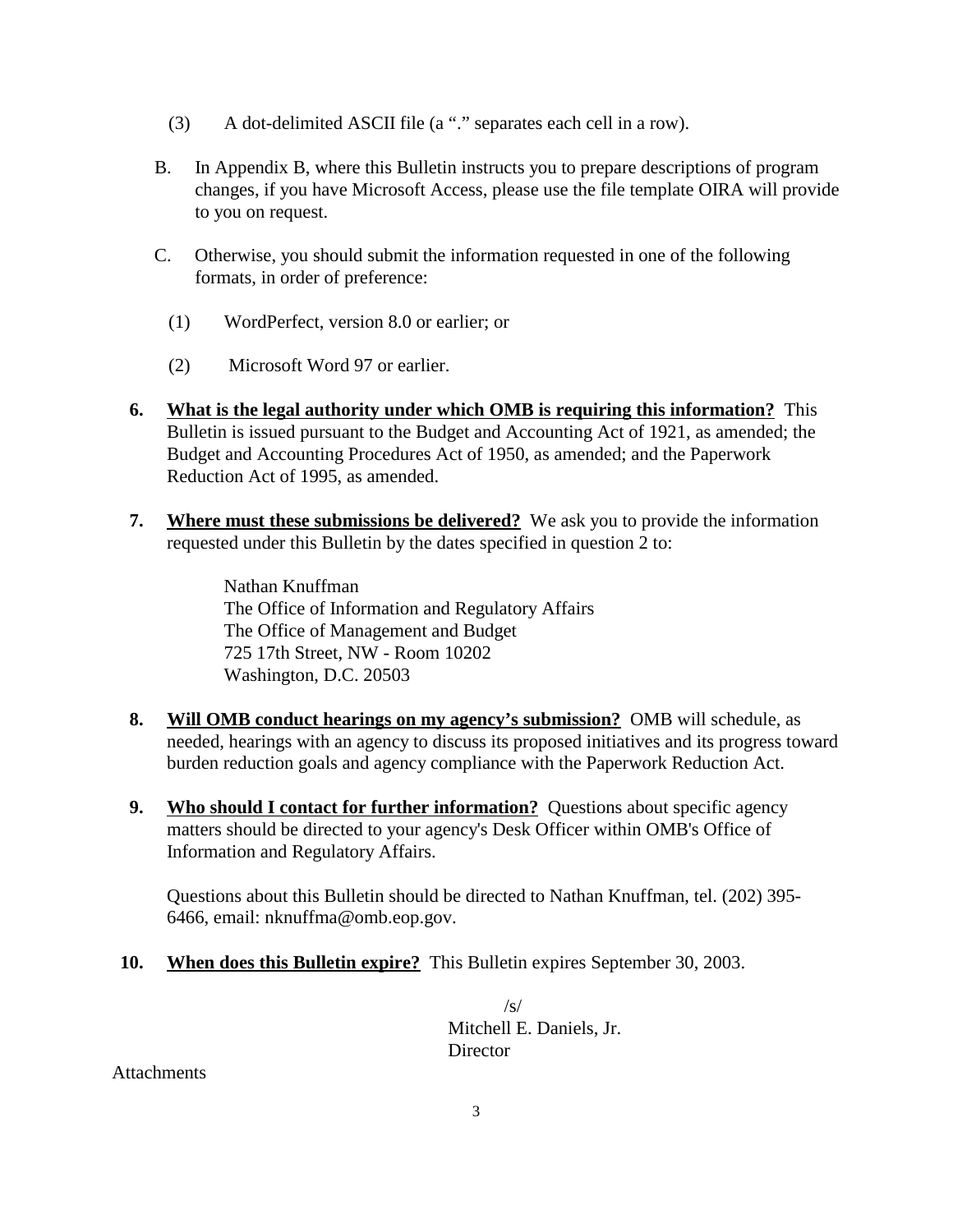Bulletin No. 02-02 Appendix A

## **BURDEN REDUCTION INITIATIVE**

- **1. What is the purpose of this Appendix?** As we said in the FY 2001 Information Collection Budget, "OMB plans to ensure that the heads of agencies include the Paperwork Reduction Act (PRA) as an integral part of their management strategies, and to encourage [Chief Information Officers (CIOs)] to give the PRA clearance process more attention." This appendix is the first step in this effort. It explains what information you need to prepare to describe your agency's proposed initiatives to improve program performance by enhancing the efficiency of information collections and reducing burden on the public. This proposal, due November 30, 2001, should represent the collective effort of the entire agency to identify targets of opportunity and the commitment of the agency leadership to see these initiatives to their successful completion. This appendix also requires a regular progress report describing steps taken to move forward with your agency's initiatives, due on the first of every other month, starting February 1, 2002.
- **2. What is an appropriate initiative in response to this Bulletin?** We ask you to identify at least two major initiatives to improve program performance by enhancing the efficiency of information collections and to reduce paperwork burden on the public. We seek initiatives that:
	- A. Improve program performance by enhancing the efficiency of agency information collections (both within the agency and, in the case of related information collection activities, among agency components or across agencies);
	- B. Significantly reduce the burden per response on the public; or
	- C. Lead to an comprehensive review of an entire program (both within the agency and, in the case of related information collection activities, among agency components or across agencies), including regulations and procedures.
- **3. What information about these initiatives must we submit?** We ask that your initial submission include the following:
	- A. A complete description of the programs that you will be affecting, including statutory and regulatory citations, a description of the affected public, and the agency structure that implements the program (both within the agency and, in the case of related information collection activities, among agency components or across agencies).
	- B. Measurable objectives you expect to achieve through this initiative.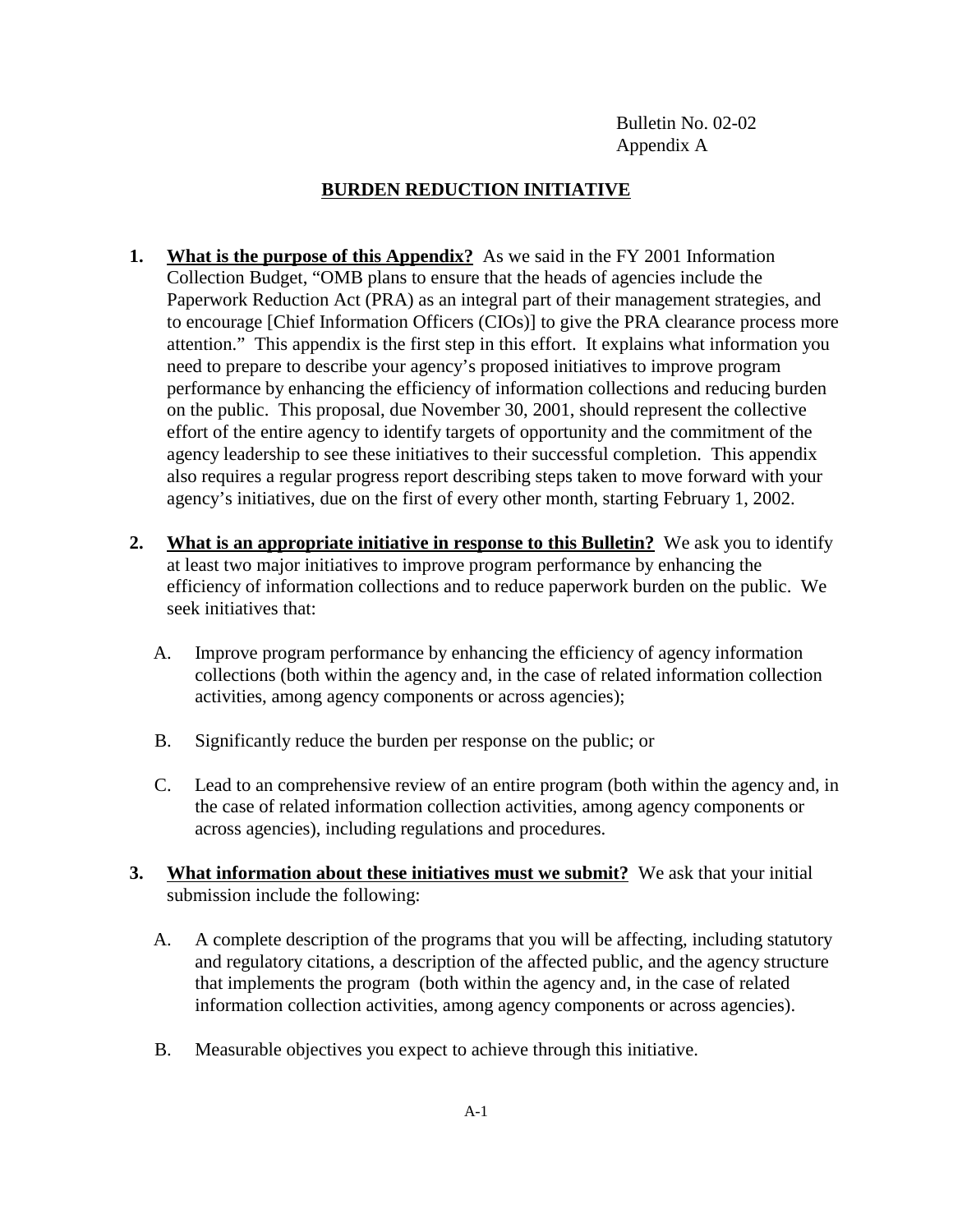- C. Proposed timeline for actions that you will take.
- D. Perceived difficulties in accomplishing this initiative, including statutory or policy barriers.
- **4. What information must we include in the regular progress reports?** We ask that your progress report include a status report based on your initial timetable, any new information that will affect your ability to complete the initiative, and, reflecting this progress, an updated timetable.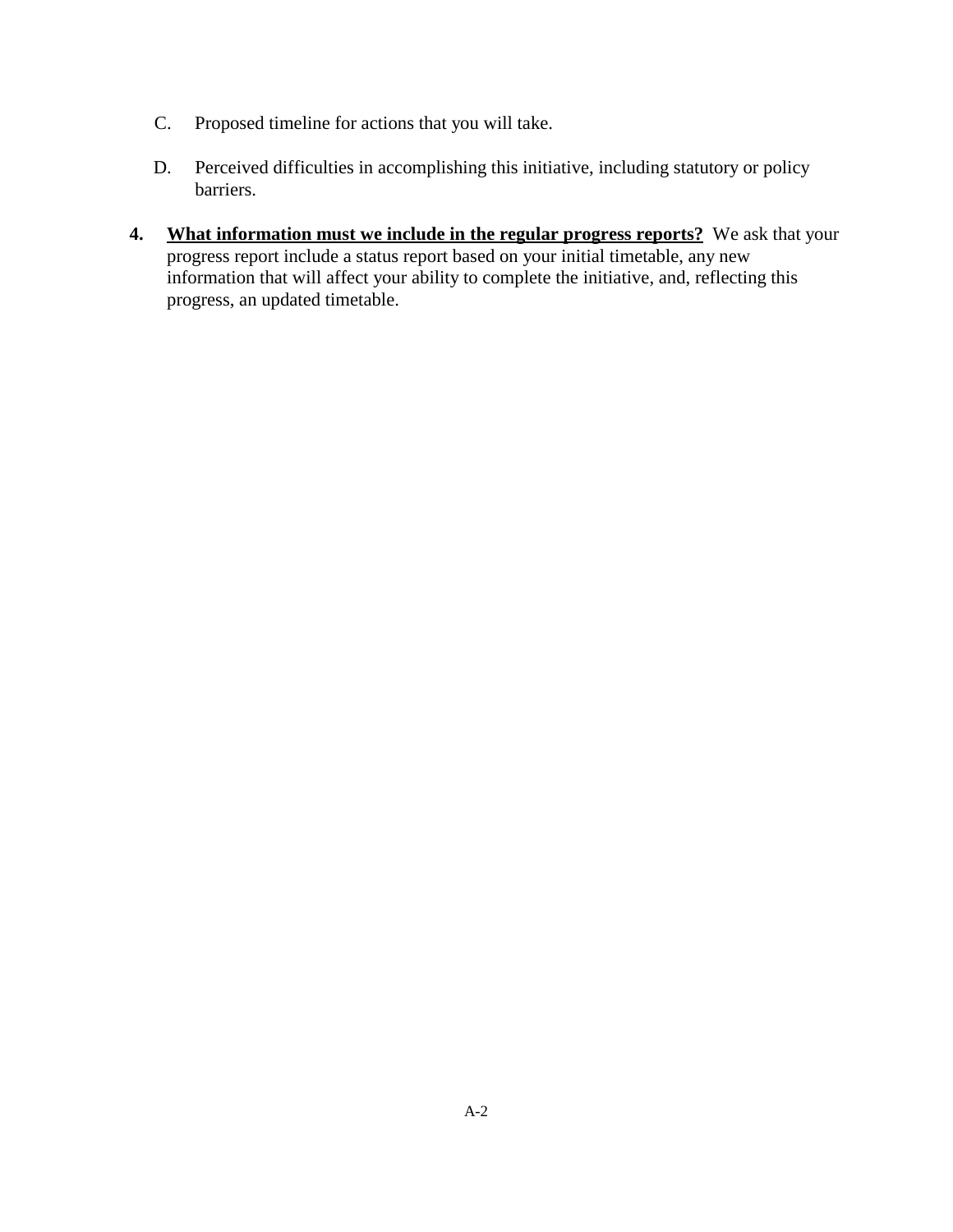Bulletin No. 02-02 Appendix B

## **INFORMATION COLLECTION BUDGET (ICB)**

**1.** What is the purpose of this Appendix? This appendix explains what information you will need to gather from within your agency to develop your Information Collection Budget (ICB) submission for FY 2002 and what you must submit to OMB and how.

This appendix is significantly changed from last year's. In the interest of reducing burden on the agencies, we have reduced the amount of information each agency must provide. We will rely more on the database records that we maintain and expect that each agency will make every effort to ensure the accuracy of that information.

**2. What do I need to do first?** The first thing you should do, upon receipt of these instructions, is review the monthly inventory of information collections that you receive from OMB. We will publish our database's number for September 30, 2001, as the burden total for FY 2001. Therefore, you need to make sure our database records are accurate and consistent with your records. If there are discrepancies between your agency's records and our database, you will need to work with your OIRA desk officer to determine the cause of the discrepancy and the appropriate remedy. Please pay special attention to the cost estimates. **(Remember the 83-I and our computer tracking system record costs in thousands of dollars, not dollars.)** Submit any corrections to our database to your OIRA desk officer on a Form 83-C with a complete explanation.

## **3. What do I need to know before I start working on the ICB submission?**

- A. **Burden Reduction Goals:** While the PRA does not specify a statutory burden reduction goal for FY 2002, you still need to make every effort to ensure that your agency will achieve the "maximum practicable" reductions given your agency's statutory and programmatic responsibilities.
- B. **Agency Initiatives:** In the cover letter to your agency's submission under this Bulletin, the CIO should describe agency initiatives that have resulted or will result in specific burden reduction. These initiatives should be reflected in your ICB submission.
- C. **Categorizing Burden Changes:** We ask you to report on significant program changes for FY 2001 and FY 2002 in different categories for the purpose of giving greater detail on your agency's most significant burden changes. You should look at these categories and keep them in mind when you request information from within your agency.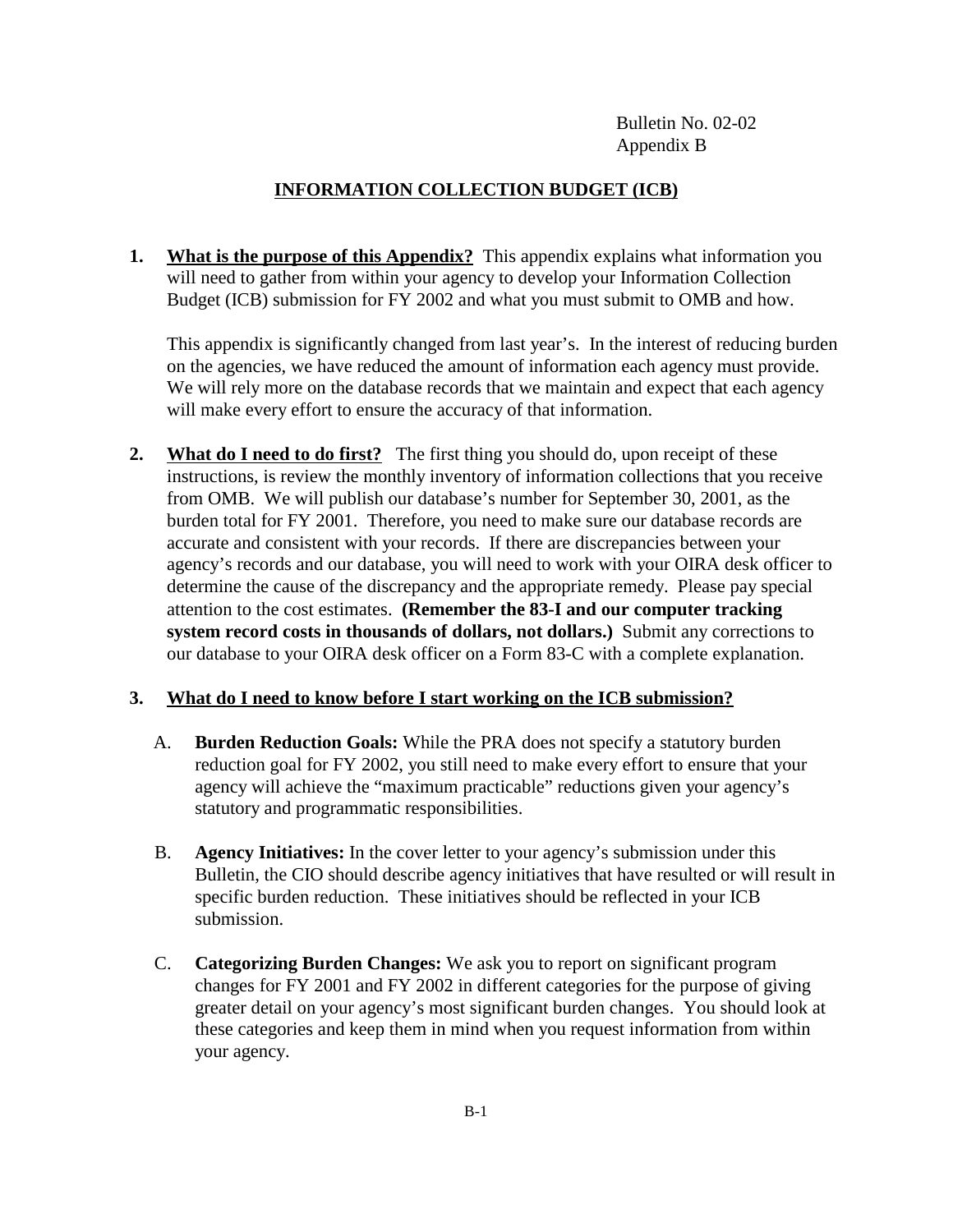- D. **Dollar Costs:** Many agencies now report paperwork burden in terms of dollar costs, as well as burden hours. For example, the burden of a regulatory recordkeeping requirement is more readily estimated in terms of the dollar cost (e.g., for the space and equipment needed for storage) than time. Similarly, the burden of a third-party disclosure (e.g., the table describing the nutritional content of packaged foods on food containers) is also more readily estimated in terms of cost. (These dollar costs are separate from hour burdens and are not hour burdens that are converted into dollars.) Starting with the 1999 ICB, we reported both the hour and financial burdens of information collections as you reported them in your information collection requests. Thus, when discussing burden, you should include, as appropriate, both burden hours and dollar costs.
- **4.** How do I begin working on the ICB? Work with the program officials in your agency to identify all significant program changes in FY 2001 and potential program changes in information collection activities in FY 2002. Make sure you have, for each change, an OMB number (if assigned), the expected program change in burden hours and costs.
- **5. What does "significant" mean?** Significant burden reductions are those that demonstrate the agency's adherence to the principles of the Paperwork Reduction Act and have a meaningful impact on the burden imposed on the public. Significant burden increases are generally those that have a meaningful impact on the public. **Significant burden changes do not include adjustments, only program changes.** We request that you limit discussion to program changes of 10,000 hours and/or \$10,000,000 or greater.
- **6. What kinds of burden reductions and increases should I describe?** We are splitting information on program changes into several categories. Please assign each change to only one of the following categories. If two or more categories could apply to a single change, select the category that is most appropriate. Do not report on adjustments or on changes due to a lapse in OMB approval except where an information collection has been discontinued and will not be undertaken in FY2002..
	- A. Burden reductions should be placed into one of the following six categories.
		- (1) **Changing Regulations:** reducing information collection burden by revising existing regulations to eliminate unnecessary requirements or by completely changing the way you regulate;
		- (2) **Cutting Redundancy:** reducing information collection burden by raising reporting thresholds to reduce the number of reports that need to be submitted, cutting the frequency of periodic reporting requirements, consolidating information collections, or working together with other agencies to share information across programs;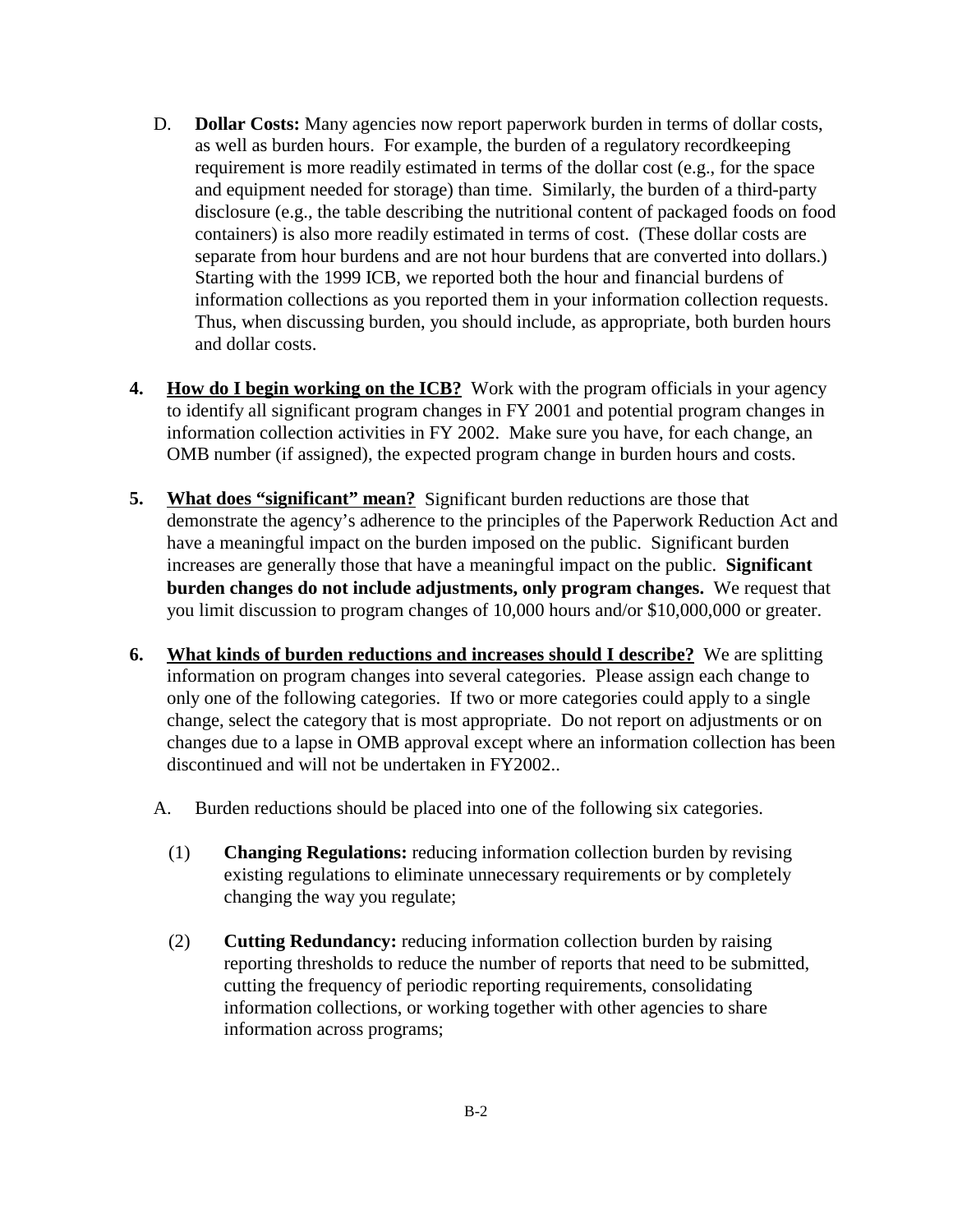- (3) **Changing Forms:** reducing burden by simplifying and streamlining forms, making them easier to read and fill out and by making programs easier to apply for;
- (4) **Using Information Technology:** reducing burden by putting in place electronic systems that can speed the exchange of information between the government and the public and allow respondents to use their own information technology to ease reporting burdens;
- (5) **Statutory Reductions:** reducing burden because of recently enacted statutes; and
- (6) **Other:** reducing burden through other agency efforts.
- B. Burden increases should be placed into one of the following two categories:
	- (1) **Statutory Increases:** Increasing burden due to new statutory requirements (see question 7 for more information; and
	- (2) **Other:** Increasing burden due to other factors.
- **7. When can we attribute a program change to a new statutory requirement?** You should only attribute a program change to a new statutory requirement when the information collection directly related to a statute enacted within the last five years (i.e., after January 1, 1997). This should not include increases in burden due to long-standing statutory mandates or recurring statutory requirements. You may, however, include changes if this is the first time your agency is implementing a statute that has been law for many years. Please consult your OIRA desk officer if you are uncertain.
- **8. What information do I need to describe these changes?** At a minimum you will need to provide the following:
	- A. title of the collection and/or title of the initiative;
	- B. purpose of the collection (including from whom you collect the information, what information you collect prior to the change, and, if the collection is not a recordkeeping requirement or a third-party disclosure, how your agency uses the information collected);
	- C. what is/was changed, how it affected burden, and if part of a broader agency initiative;
	- D. the change in burden (hours and costs, program changes only); and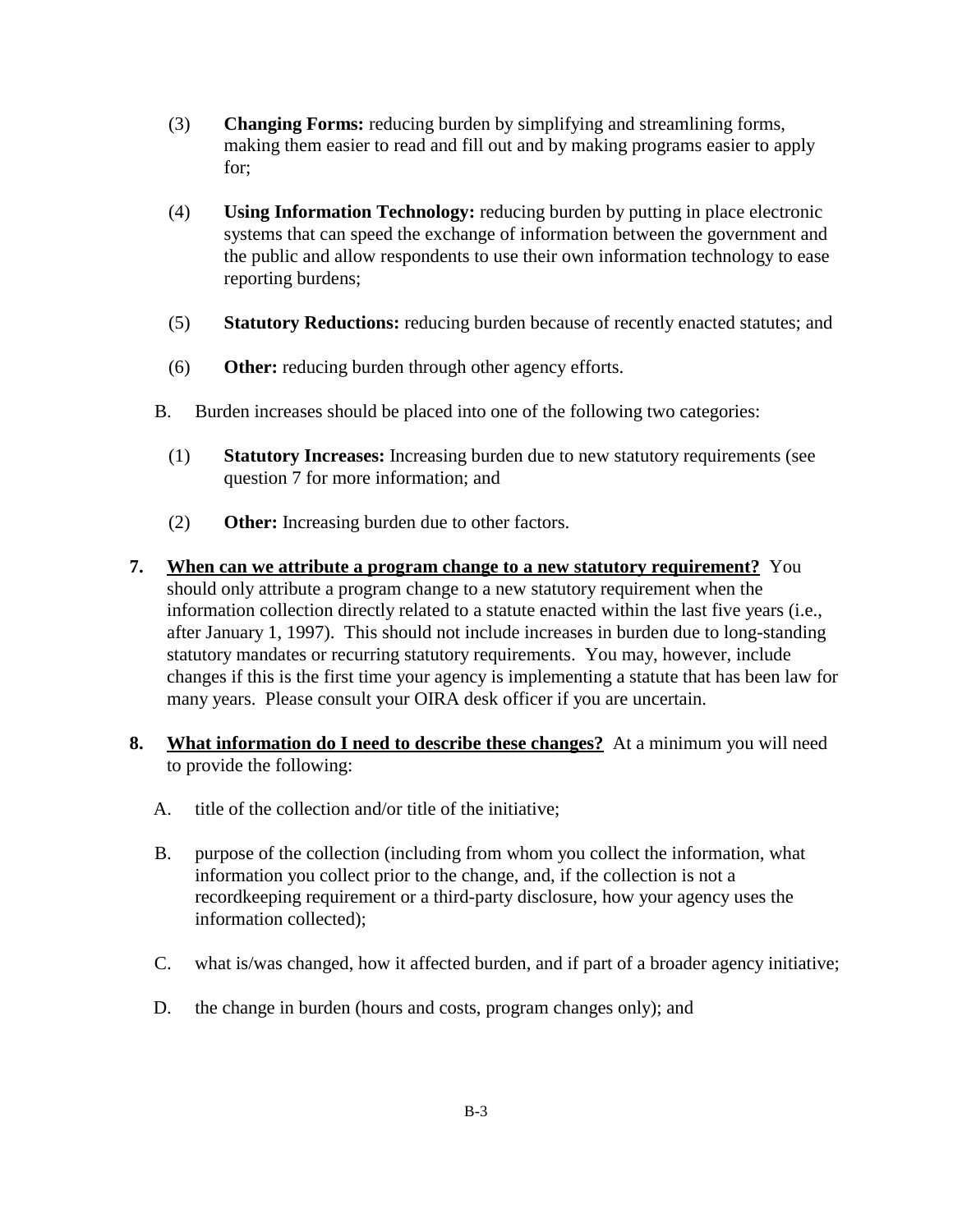- E. for statutory increases and reductions, the full name of the statute and public law number.
- **9. How should I report this information?** OIRA will make available file templates for your to use to capture this information. The preferred format will be Microsoft Access, but templates will be available in WordPerfect and Microsoft Word as well. In general, we ask you to follow the format provided below for FY 2001. Repeat for FY 2002.

In all cases, each entry should be no more than 100 words and should be in plain language understandable to a member of the public not familiar with your programs. Avoid the use of acronyms or "jargon."

### **Reductions:**

#### **Changing Regulations**

OMB #: Title: Purpose of the Collection: How Reduction Achieved: Change in Burden:

## **Cutting Redundancy**

OMB #: Title: Purpose of the Collection: How Reduction Achieved: Change in Burden:

#### **Changing Forms**

OMB #: Title: Purpose of the Collection: How Reduction Achieved: Change in Burden: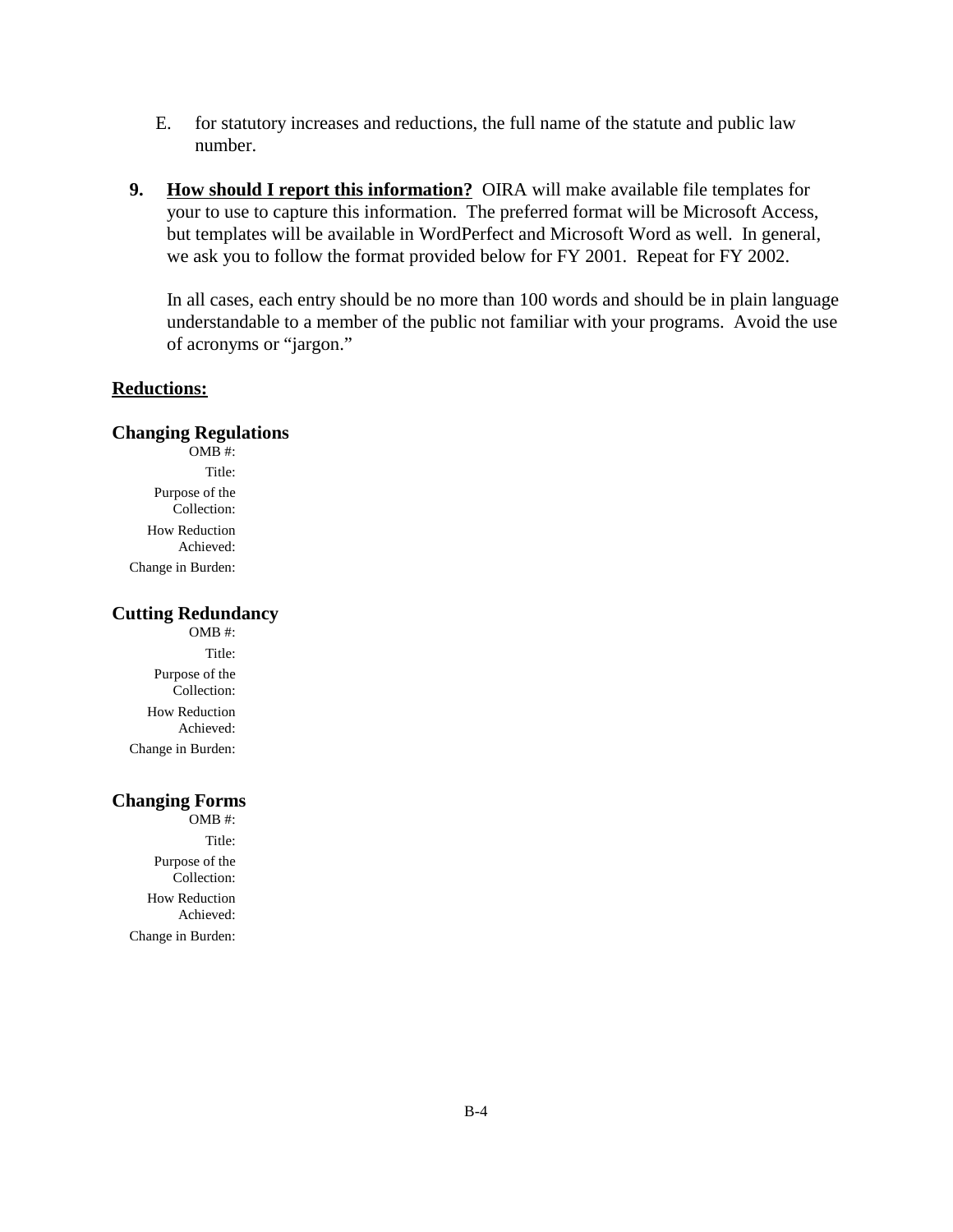## **Using Information Technology**

OMB #: Title: Purpose of the Collection: How Reduction Achieved: Change in Burden:

## **Statutory Reductions**

OMB #: Title: Purpose of the Collection: How Reduction Achieved: Change in Burden: Statute Title and P.L. #:

### **Other**

OMB #: Title: Purpose of the Collection: How Reduction Achieved: Change in Burden:

#### **Increases:**

### **Statutory Increases**

OMB #: Title: Purpose of the Collection: Why Increase Occurred: Change in Burden: Statute Title and P.L. #: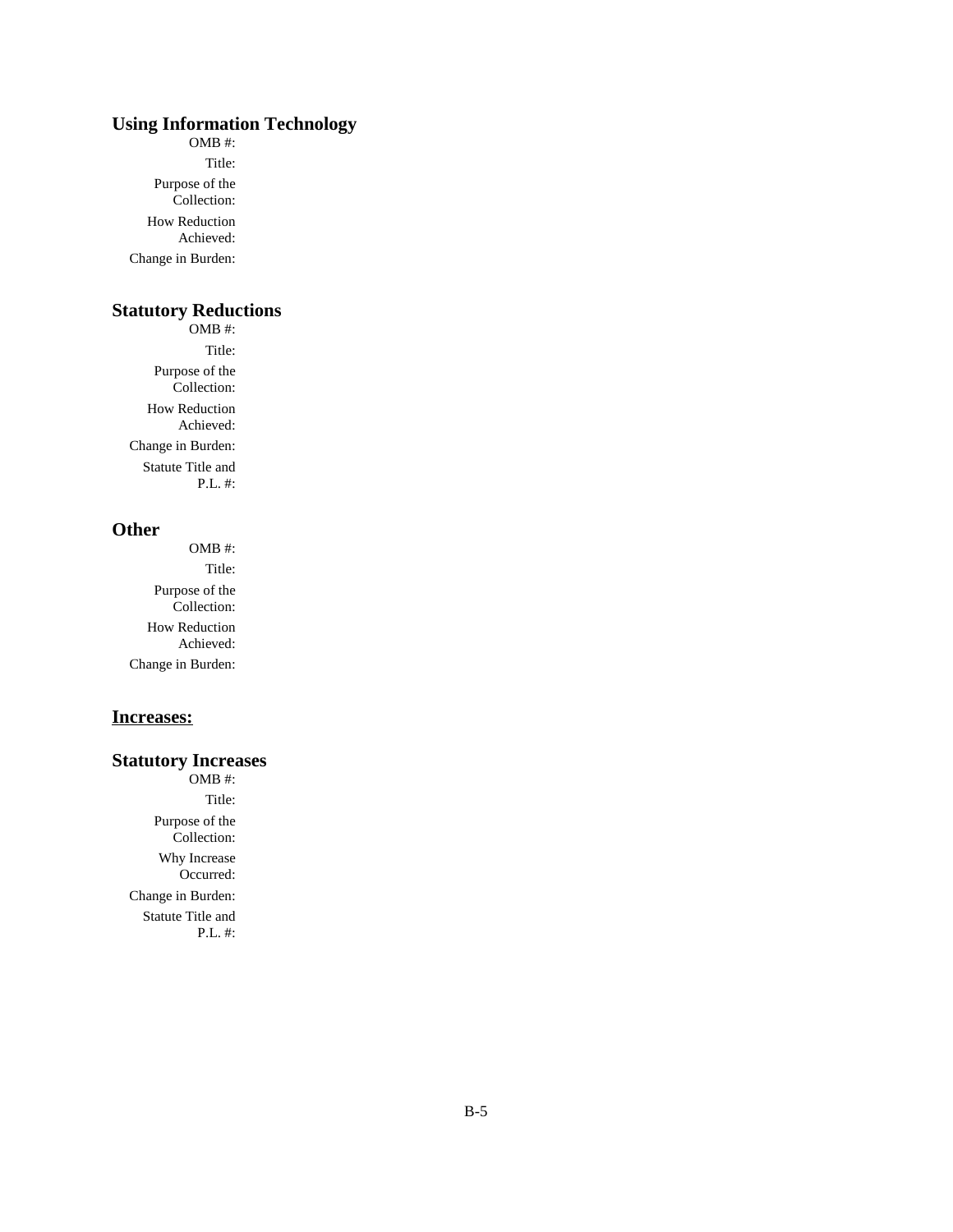### **Other**

OMB #: Title: Purpose of the Collection: Why Increase Occurred: Change in Burden:

- **10. May I include more than one example for each category? Do I need to include one example for each category?** You may include more than one example under each category, but you should try to have at least one example for your agency for each. Do not include any examples more than once. Please try to limit the total number of examples to 15 per fiscal year.
- **11. How does this tie in to the burden reduction initiatives required by this Bulletin?**  You should specifically mention whether the example is related to your agency's burden reduction initiatives under "How Reduction Achieved".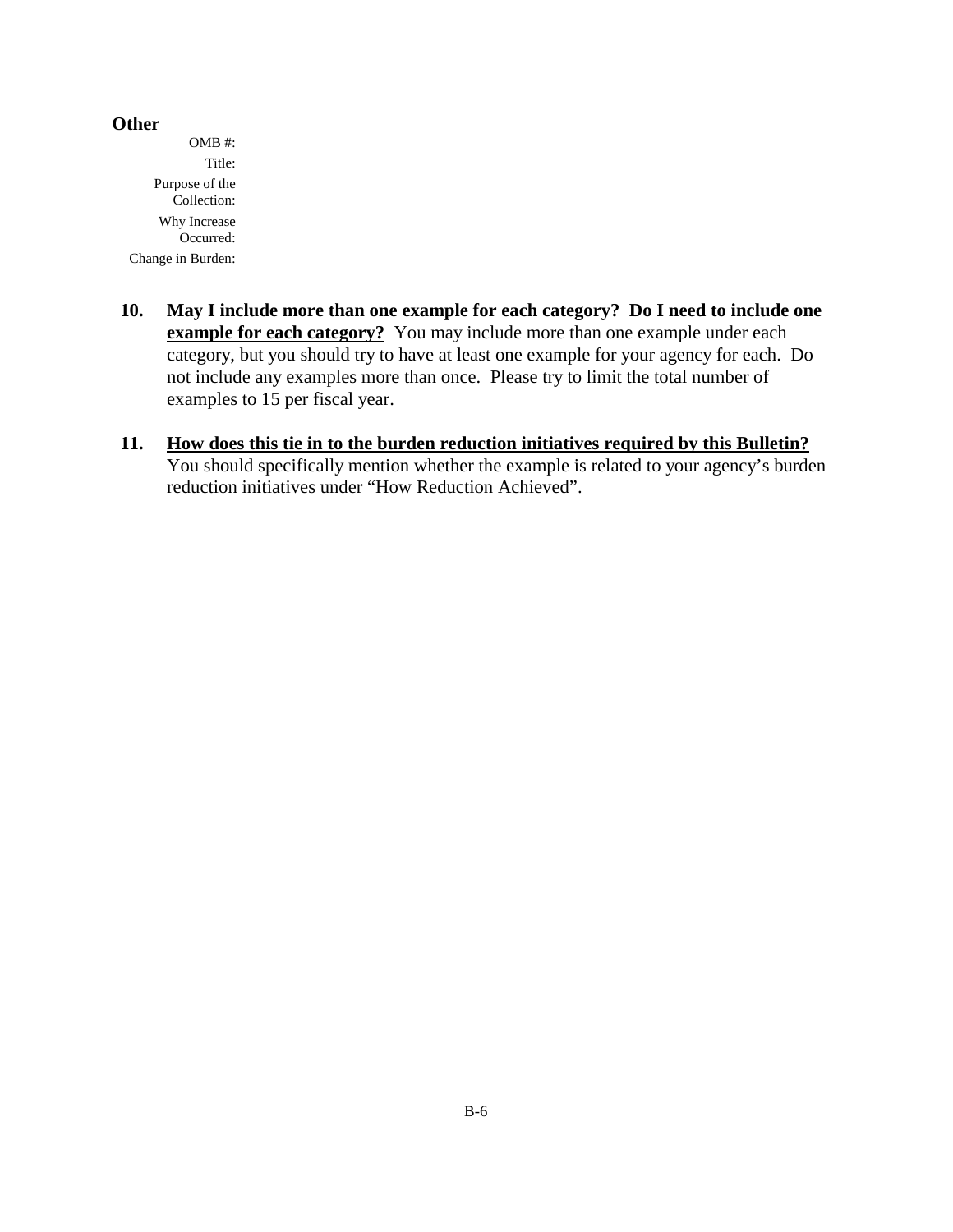## **Compliance with the Information Collection Provisions of the Paperwork Reduction Act of 1995 and 5 C.F.R. 1320**

- **1. What does this Appendix require?** This appendix explains what you must submit to OMB to report violations of the information collection provisions of the Paperwork Reduction Act (PRA) of 1995 and OMB's implementing regulations, 5 C.F.R. 1320, over the last fiscal year and what actions you have been taking to resolve violations identified in past years and this year. OMB is required to report PRA violations to Congress and will report the information you submit in the *Information Collection Budget of the United States, Fiscal Year 2002*. See Appendix B of the *Information Collection Budget of the United States, Fiscal Year 2001.*
- **2.** What information do I need to collect? We ask you to compile information on all of the violations of the PRA committed by your agency, during Fiscal Year 2001, including violations due to the expiration of OMB approval for an ongoing collection as well as violations from undertaking a new or revised collection without OMB approval. This includes violations listed in previous Information Collection Budgets that had been unresolved as of September 30, 2000.

For each violation you should know:

- (1) why the violation occurred;
- (2) when the violation occurred;
- (3) how the violation was discovered;
- (4) what actions have been or will be taken to remedy the violation; and
- (5) when the violation was or will be remedied.

## **3. How do I report this information to OMB?**

Compile the information in question 2 into two tables. The first table will list only those violations due to the expiration of a OMB approval while the collection was still being conducted. The second table will list all other violations.

(1) Create the first table with a column for each of the following items in this order: OMB number; title; date of expiration; date of reinstatement; and date discontinued. List each collection in numerical order by OMB number. If the